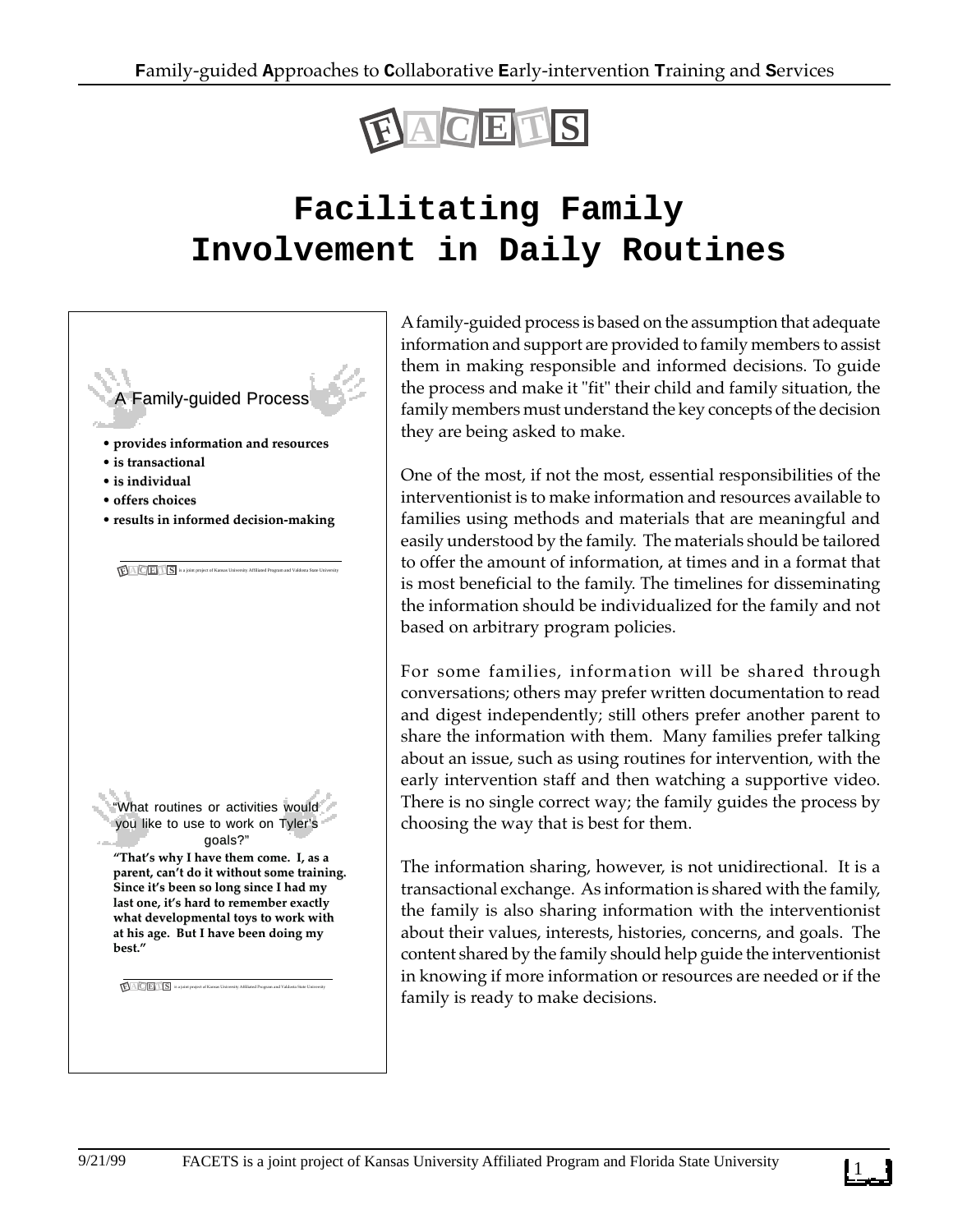

Family guided routines for early intervention are developed using the family's choices for settings, participants, materials, and strategies. The routines are not available in a workbook for dissemination. Each one is different depending upon the family's interests and strengths. The family identifies who will participate, how often, when, and where.

Identifying the information with the family to develop the routines requires mutual respect, time, and effective communication skills. There is not a set of communication skills specific to the development of family-guided intervention routines but simply a skillful application of the basic communication skills which are useful in early intervention realizing that a family is being asked to share very personal information.

The interventionist needs to be able to:

- Listen:
	- \* focus and follow the family's lead
	- \* use facial expressions to encourage
- Reflect feelings:
	- \* be clear and concise without adding or deleting information or judging
	- \* summarize sensitively
- Reflect content:
	- paraphrase briefly
	- \* organize and restate
- Question:
	- \* make open ended comments and queries
	- \* promote problem solving

Implementing a family-guided process engages the team in a collaborative and creative problem solving process to achieve flexible and individualized participation for each family. The process includes steps that preempt jumping ahead to solutions without carefully identifying and examining the data, possible alternatives, and delineating an evaluation plan to be sure the decisions are most appropriate. No decisions made should ever be considered final but rather the team should embrace the value of ongoing problem solving to see new and better options for enhancing the child's development and the family's decision making capacity.

In relationships valued by the partners, there is a tendency to provide answers to questions that are perceived as "correct" or the answer believed to be the one the questioner wants to hear whether it is true or not. Families value their relationship with their interventionists because of the services they provide for their child. Interventionists also value their relationship with the family. Both partners must appreciate the complexity of the communication focusing on embedding intervention within the daily lives of children and families. It is very personal.

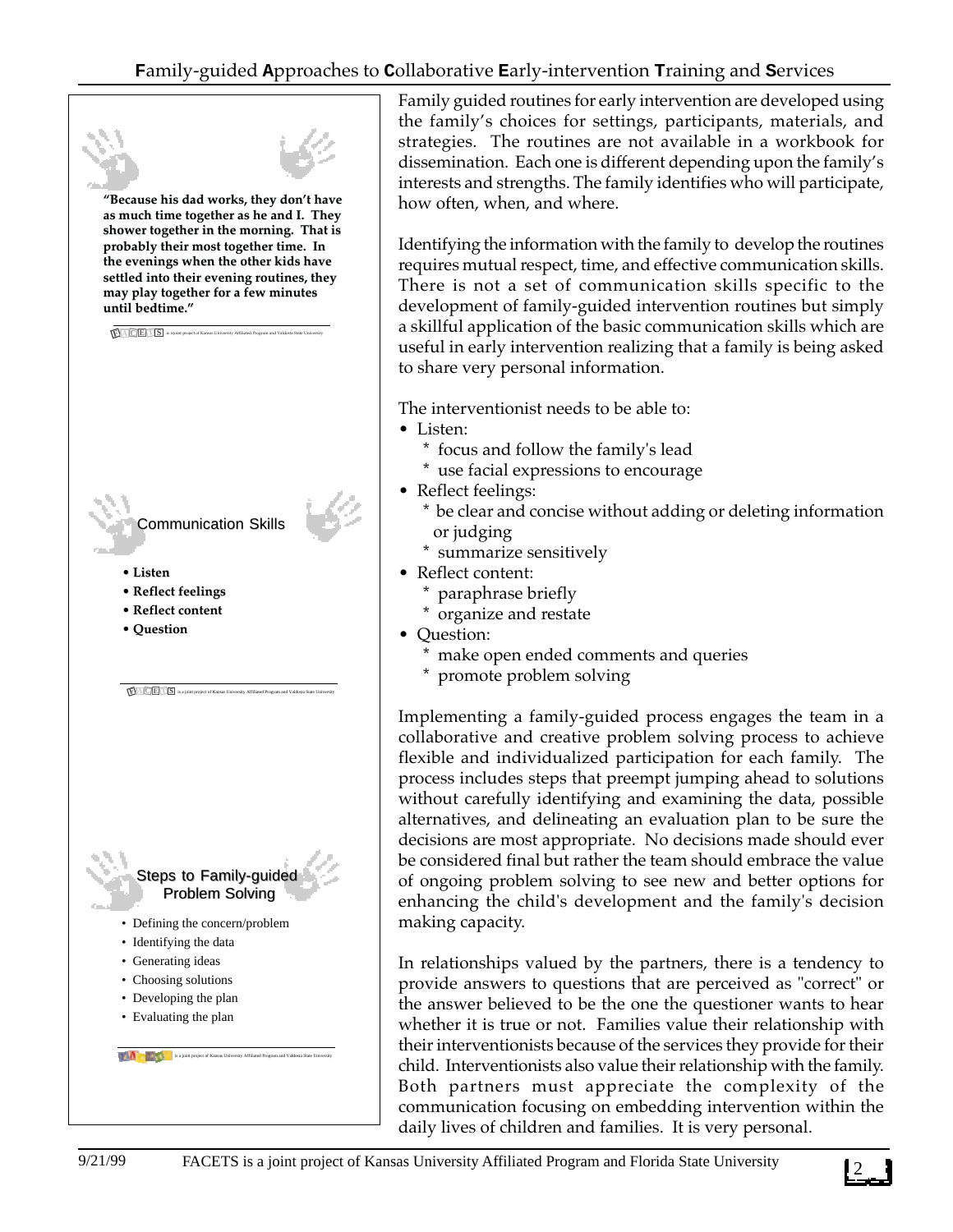

If we look at the meanings and not just the words, families offer us some excellent guidance for communicating more effectively by the comments they make. Family members rarely describe themselves as equal partners in the intervention process. They lack the experience and expertise the providers have. A problem solving approach supports the back and forth exchange of ideas and strategies. No one has all the information; everyone has some. Together the best plan can be developed.

Interventionists frequently ask advice on how to get families involved in their child's intervention. Involving families in the intervention process is really not the question. Families are involved simply by being a family. The question really needs to focus on the amount and types of involvement. The answers then can come from the ideas and strategies offered and the choices made by the family members.

If the only involvement proposed is to complete daily activities at home with the child, then some family members will say they can't do it, or others may agree, but never get the activities completed. However, if a variety of involvement ideas are jointly identified, family members can identify the option, or options that works for them. The level of involvement they choose will vary based on their own family situation. It will also change. For some families, it may change day to day or week to week. With others, it may change as the child grows and develops or as family circumstances change. The interventionists need to be aware of the ever changing needs of families and be able to accommodate the changes within their routines. Each visit becomes an opportunity to reflect on the current options and to brainstorm and plan more preferred routines.

Families can choose to be involved in intervention in different ways. Some options families have chosen include:

- Making suggestions about materials or strategies for a childcare provider to use during routines at the center;
- Completing a schedule matrix for one or two activities at home;
- Involving grandma and grandpa in routines at their house;
- Developing a special routine for the siblings;
- Embedding targets within one routine (e.g. diapering) throughout the day;
- Observing the child's ability to use a new skill in a different situation;
- Coordinating routines between the childcare and home.